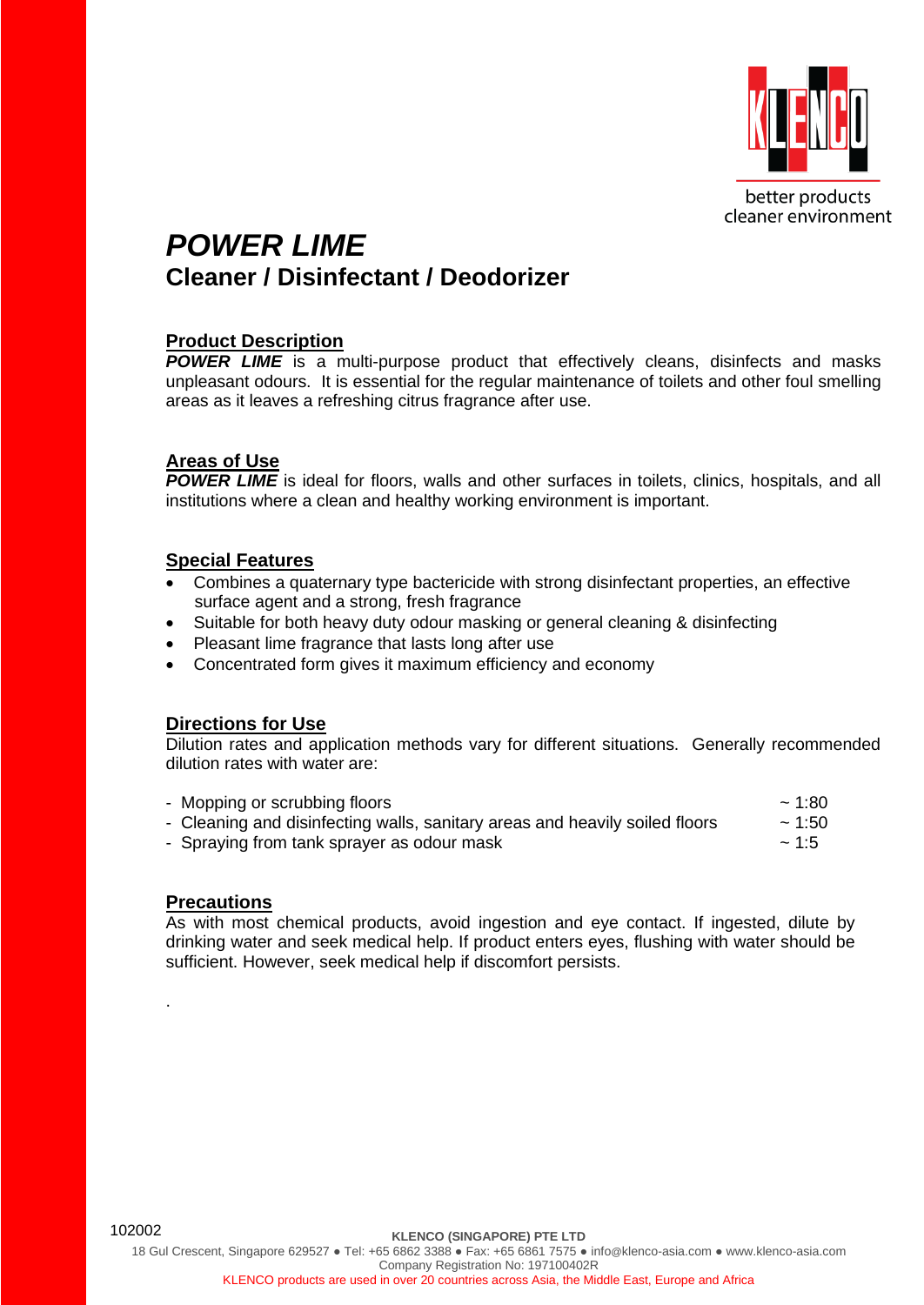# **S**AFETY **D**ATA **S**HEET

| <b>SECTION 1 - IDENTIFICATION</b>                                                                                                                                                                                                          |                                                                                           |                      |                                            |                                                                          |           |  |  |  |  |
|--------------------------------------------------------------------------------------------------------------------------------------------------------------------------------------------------------------------------------------------|-------------------------------------------------------------------------------------------|----------------------|--------------------------------------------|--------------------------------------------------------------------------|-----------|--|--|--|--|
| <b>Product Identifier: POWER LIME</b>                                                                                                                                                                                                      |                                                                                           |                      | Supplier: Klenco (Singapore) Pte Ltd.      |                                                                          |           |  |  |  |  |
|                                                                                                                                                                                                                                            |                                                                                           |                      | Address: 18 Gul Crescent, Singapore 629527 |                                                                          |           |  |  |  |  |
|                                                                                                                                                                                                                                            |                                                                                           |                      |                                            | Department: Chemical                                                     |           |  |  |  |  |
| Other means of identification: Cleaner/Disinfectant/Deodorizer                                                                                                                                                                             |                                                                                           |                      |                                            | Person in Charge: Chemist                                                |           |  |  |  |  |
| Date of SDS: 1 January 2022                                                                                                                                                                                                                | Phone: (65) 6862 3388                                                                     |                      |                                            |                                                                          |           |  |  |  |  |
| Recommended use and restriction on use: POWER LIME is ideal for                                                                                                                                                                            | Fax: (65) 6861 7575<br>Email: info@klenco-asia.com                                        |                      |                                            |                                                                          |           |  |  |  |  |
| floors, walls and other surfaces in toilets, clinics, hospitals, and all                                                                                                                                                                   | <b>Emergency contact:</b> (65) 6862 3388 Ext 249                                          |                      |                                            |                                                                          |           |  |  |  |  |
| institutions where a clean and healthy working environment is important.                                                                                                                                                                   |                                                                                           |                      |                                            |                                                                          |           |  |  |  |  |
| <b>SECTION 2 - HAZARDS IDENTIFICATION</b>                                                                                                                                                                                                  |                                                                                           |                      |                                            |                                                                          |           |  |  |  |  |
| GHS classification: Acute toxicity: Category 4;<br>Skin irritation: Category 2                                                                                                                                                             |                                                                                           |                      |                                            |                                                                          |           |  |  |  |  |
| <b>GHS label elements: Pictogram:</b>                                                                                                                                                                                                      |                                                                                           |                      | <b>Signal Words:</b>                       | Warning                                                                  |           |  |  |  |  |
|                                                                                                                                                                                                                                            |                                                                                           |                      |                                            |                                                                          |           |  |  |  |  |
| <b>Hazard statements:</b>                                                                                                                                                                                                                  | H302: Harmful if swallowed                                                                |                      |                                            |                                                                          |           |  |  |  |  |
| <b>Precaution statements:</b>                                                                                                                                                                                                              | H315: Causes skin irritation<br>P102: Keep out of reach of children.                      |                      |                                            |                                                                          |           |  |  |  |  |
|                                                                                                                                                                                                                                            |                                                                                           |                      |                                            |                                                                          |           |  |  |  |  |
| P262: Do not get on skin.<br>P280: Wear protective gloves and clothing.                                                                                                                                                                    |                                                                                           |                      |                                            |                                                                          |           |  |  |  |  |
|                                                                                                                                                                                                                                            | <b>SECTION 3 - COMPOSITION/ INFORMATION ON INGREDIENTS</b>                                |                      |                                            |                                                                          |           |  |  |  |  |
| <b>Chemical Identification</b>                                                                                                                                                                                                             | Component &                                                                               |                      | <b>Chemical Formula</b>                    | CAS NO.                                                                  | EC NO.    |  |  |  |  |
|                                                                                                                                                                                                                                            | <b>Composition</b>                                                                        |                      |                                            |                                                                          |           |  |  |  |  |
| Water                                                                                                                                                                                                                                      | >90.0%                                                                                    | H <sub>20</sub>      |                                            | 7732-18-5                                                                | 231-791-2 |  |  |  |  |
| Nonyl Phenol Ethoxylates                                                                                                                                                                                                                   | < 4.0 %                                                                                   | $C_{33}H_{60}O_{10}$ |                                            | 26571-11-9                                                               | 247-816-5 |  |  |  |  |
| Alkylbenzyldimethylammonium Chloride                                                                                                                                                                                                       | < 3.0 %                                                                                   | C21H38NCI            |                                            | 68424-85-1                                                               | 270-325-2 |  |  |  |  |
| Fragrance                                                                                                                                                                                                                                  | < 3.0 %                                                                                   | Mixture              |                                            | <b>NA</b>                                                                | <b>NA</b> |  |  |  |  |
| Yellow Dye                                                                                                                                                                                                                                 | < 0.01 %                                                                                  | L,                   |                                            | <b>NA</b>                                                                | <b>NA</b> |  |  |  |  |
| <b>Blue Dye</b>                                                                                                                                                                                                                            | $< 0.01 \%$                                                                               |                      |                                            | <b>NA</b>                                                                | <b>NA</b> |  |  |  |  |
|                                                                                                                                                                                                                                            | <b>SECTION 4 - FIRST AID MEASURES</b>                                                     |                      |                                            |                                                                          |           |  |  |  |  |
| Move to area of fresh air. If breathing has stopped, artificial respiration should be started. Oxygen may be<br>Inhalation:<br>administered if available. Call a physician. Never give anything by mouth to an unconscious person.         |                                                                                           |                      |                                            |                                                                          |           |  |  |  |  |
| <b>Skin contact:</b>                                                                                                                                                                                                                       | Wash with large amounts of soap and water. If irritation persists, consult a physician.   |                      |                                            |                                                                          |           |  |  |  |  |
| Eye contact:                                                                                                                                                                                                                               | Flush with cool water for at least 15 minutes. Then consult a physician immediately.      |                      |                                            |                                                                          |           |  |  |  |  |
| Do not induce vomiting. Dilute by drinking water. Call a physician immediately.<br>Ingestion:                                                                                                                                              |                                                                                           |                      |                                            |                                                                          |           |  |  |  |  |
| <b>Notes to Physicians:</b>                                                                                                                                                                                                                | Treatment should be directed at preventing absorption, administering to symptoms (if they |                      |                                            |                                                                          |           |  |  |  |  |
|                                                                                                                                                                                                                                            | occur), and providing supportive therapy.                                                 |                      |                                            |                                                                          |           |  |  |  |  |
|                                                                                                                                                                                                                                            | <b>SECTION 5 - FIRE-FIGHTING MEASURES</b>                                                 |                      |                                            |                                                                          |           |  |  |  |  |
| Suitable fire-extinguishing media:                                                                                                                                                                                                         | Water, dry chemical, carbon dioxide and foam.                                             |                      |                                            |                                                                          |           |  |  |  |  |
| Specific hazards arising from the chemical:<br>Burning can produce carbon dioxide and/or carbon monoxide.                                                                                                                                  |                                                                                           |                      |                                            |                                                                          |           |  |  |  |  |
| Special protective actions for fire fighters:                                                                                                                                                                                              |                                                                                           |                      |                                            | Fire fighters may be exposed to the products of combustion should wear a |           |  |  |  |  |
|                                                                                                                                                                                                                                            |                                                                                           |                      |                                            | self-contained breathing apparatus with full protective equipment.       |           |  |  |  |  |
| <b>SECTION 6 - ACCIDENTIAL RELEASE MEASURES</b>                                                                                                                                                                                            |                                                                                           |                      |                                            |                                                                          |           |  |  |  |  |
| Personal precautions, protective equipment, and emergency measure: Use proper protective equipment (chemical                                                                                                                               |                                                                                           |                      |                                            |                                                                          |           |  |  |  |  |
| protection suit, gloves, goggles, mask, etc)                                                                                                                                                                                               |                                                                                           |                      |                                            |                                                                          |           |  |  |  |  |
| Chemical substance should not be released into the environment (water, soil).<br><b>Environmental precautions:</b><br>Methods and materials for containment and cleaning up:<br>Stop spill at source. Contain material, as necessary, with |                                                                                           |                      |                                            |                                                                          |           |  |  |  |  |
| dike or barrier. Mop, shovel or absorb with inert material and place in sound containers. Rinse remaining residue with excess                                                                                                              |                                                                                           |                      |                                            |                                                                          |           |  |  |  |  |
| water. Cover spills with absorbent clay, sawdust or inert material and place in closed chemical waste containers. Dispose of                                                                                                               |                                                                                           |                      |                                            |                                                                          |           |  |  |  |  |
| according to applicable local, state and federal regulations.                                                                                                                                                                              |                                                                                           |                      |                                            |                                                                          |           |  |  |  |  |
| <b>SECTION 7 - HANDLING AND STORAGE</b>                                                                                                                                                                                                    |                                                                                           |                      |                                            |                                                                          |           |  |  |  |  |
| Precaution for safe handling: Wash thoroughly after handling, especially before eating and drinking. Wash contaminated                                                                                                                     |                                                                                           |                      |                                            |                                                                          |           |  |  |  |  |
| goggles, face-shield, and gloves. Launder contaminated clothing before re-use.                                                                                                                                                             |                                                                                           |                      |                                            |                                                                          |           |  |  |  |  |
| Store in cool, dry, well-ventilated area at room temperature.<br>Conditions for safe storage, including any incompatibilities:                                                                                                             |                                                                                           |                      |                                            |                                                                          |           |  |  |  |  |
| Do not re-use empty container for food, clothing or products for human or animal consumption or where skin contact can occur.                                                                                                              |                                                                                           |                      |                                            |                                                                          |           |  |  |  |  |